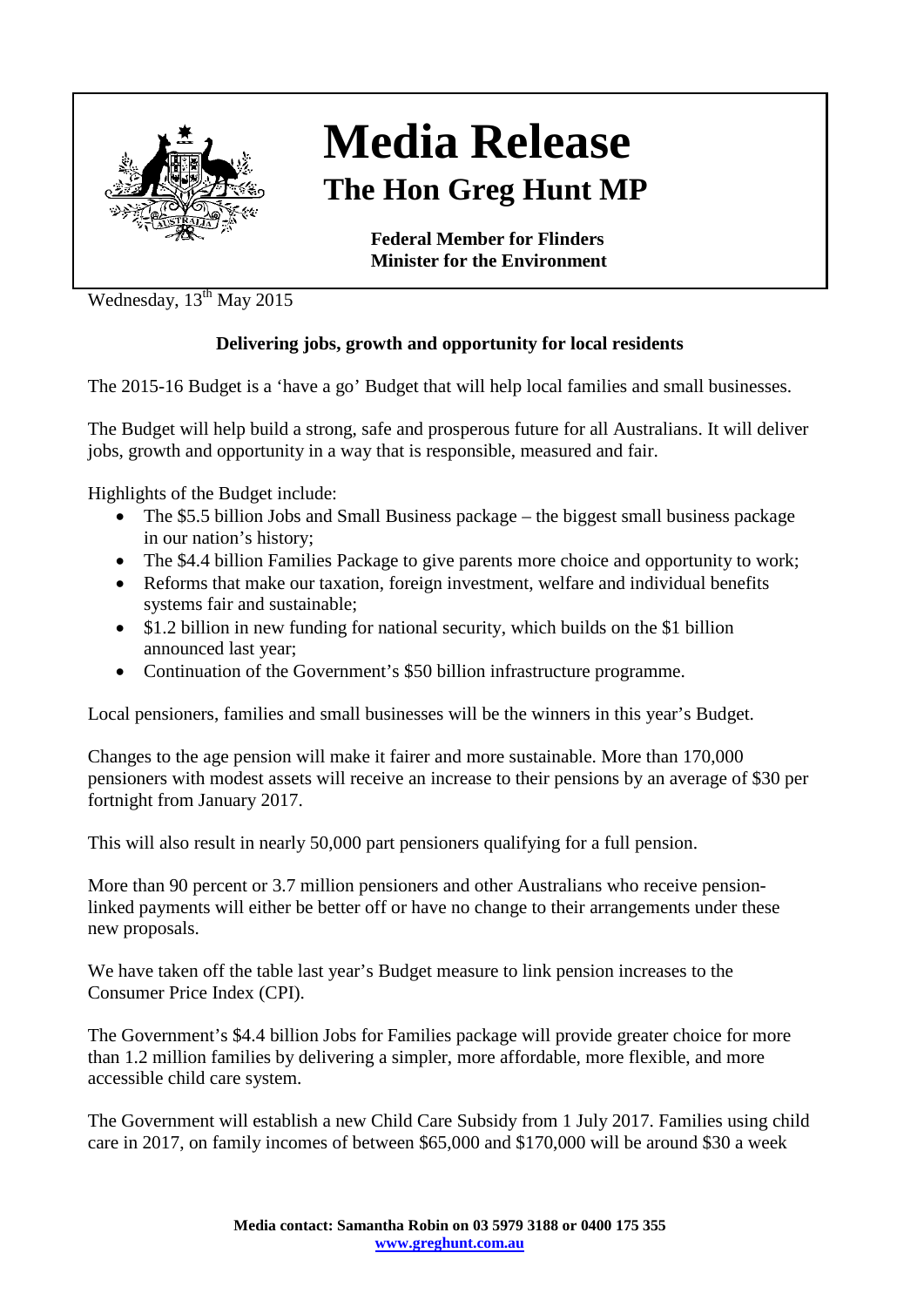better off. Those on higher incomes will, on average, continue to receive the same level of support.

In addition to the mainstream Child Care Subsidy, we are providing additional support for disadvantaged or vulnerable children, whether they are children with disabilities, children at risk of abuse, children from families on incomes less than \$60,000 or families facing financial risk.

The new \$5.5 billion Growing Jobs and Small Business package will help small businesses invest more, grow more and employ more.

This package will help employers create jobs and assist Australia's unemployed, particularly unemployed youth, to build the skills to get into work. This is the biggest small business initiative in our nation's history.

At the heart of the Small Business package are tax cuts for more than 2 million Australian small businesses to help drive investment and employment across our economy.

From 1 July 2015, the Government will cut the company tax rate for up to 780,000 incorporated businesses with annual turnover up to \$2 million by 1.5 percentage points to 28.5 per cent.

The Government will also provide a five per cent tax discount for more than 1.5 million sole traders, trusts and partnership structures which are unincorporated businesses with annual turnover up to \$2 million, capped at \$1,000, through their end of year tax return.

Small businesses with turnover below \$2 million can claim an immediate tax deduction for every asset they acquire that is valued up to \$20,000 for tax purposes – a substantial increase from the previous \$1,000 threshold. There is no limit on the number of assets a small business can acquire, as long as their turnover is less than \$2 million annually.

Locally, residents will benefit from the expansion of the Black Spot Programme to improve dangerous roads and intersections.

Councils will benefit significantly from the Roads to Recovery Programme. In 2015-16 councils will receive a double payment, totalling more than \$8.12 million across the Flinders electorate.

Funding under the Roads to Recovery Programme includes:

- Bass Coast Shire Council  $$1,33$  million
- Cardinia Shire Council \$2.34 million
- Casey City Council \$2.12 million
- Mornington Peninsula Shire Council \$2.29 million
- French Island  $$38,000$

Local governments will also receive \$2.3 billion in funding under the Financial Assistance Grant programme in 2015-16. These grants are untied, allowing councils to spend the grants according to local priorities.

The Government is providing \$45 million over two years under the new Stronger Communities Programme to fund small capital projects in local communities in every electorate.